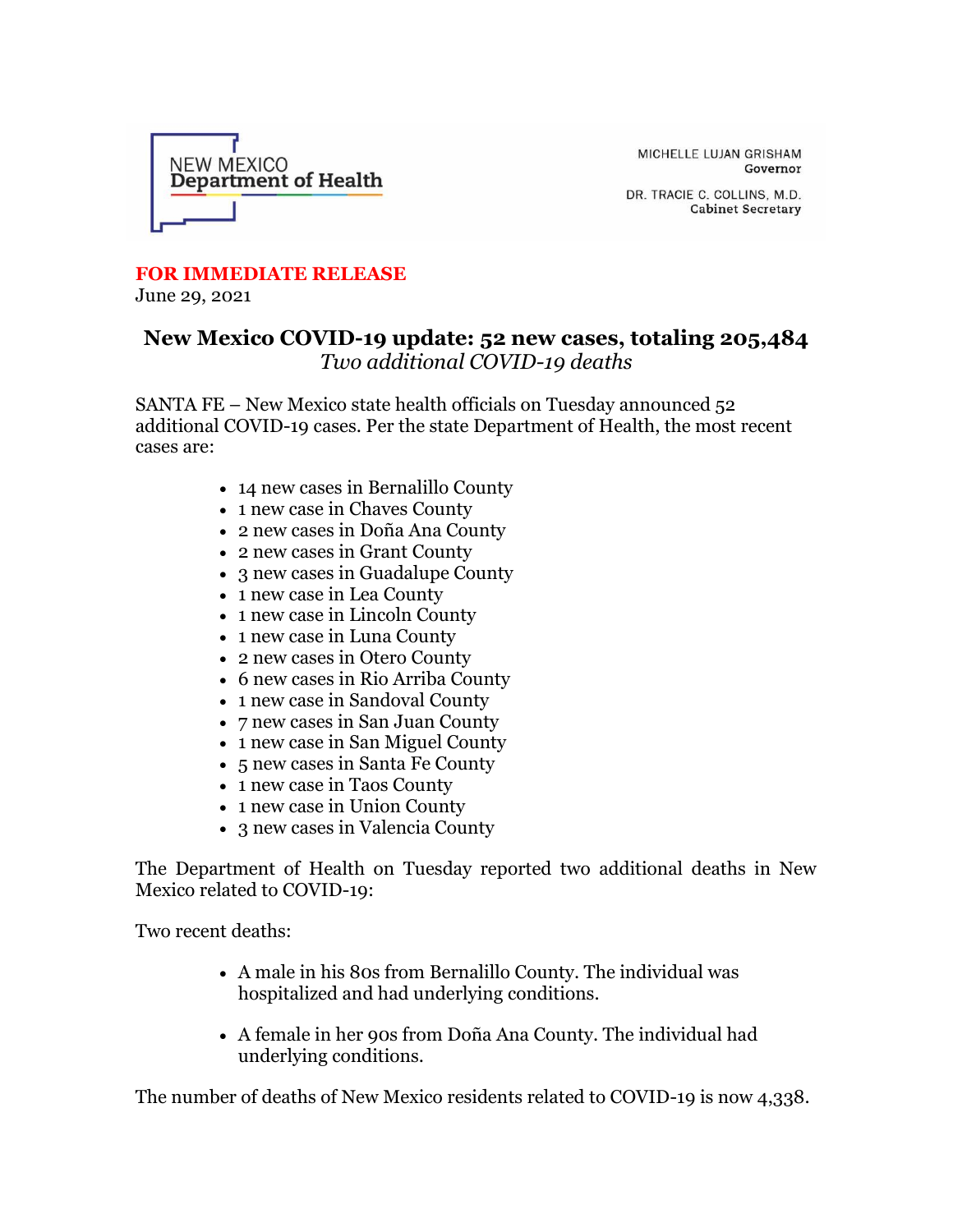The ten ZIP codes across the state with the most COVID-19 cases on Tuesday, Jun. 29 are:

- $87401 4$
- $87105 3$
- $87520 3$
- $87711 3$
- $87031 2$
- $87109 2$ •  $87114 - 2$
- $87124 2$
- $87410 2$
- $87506 2$

Daily case counts and test numbers are raw data based on information the state receives today - meaning data that has not yet been scrutinized to identify potential duplicates or late-arriving positives or negatives. By contrast, the [Red Yellow Green](https://r20.rs6.net/tn.jsp?f=001ha0-90feIptj4-jiFd3CzmLk6-sQleK_1BvLFpIQKGdm_dnB45faCsOaybqLuX3EoorIPkmLyEGKDNz-4az-mpwapgTAXS9-gofyakpexhu3SfzYfIswy1cCTupI1Z_B0KZni-jM1ZQHdUVQRwWl3o05vCJJOo1PeiQVsDO-qX0LyHTqnCW_zqICVazVoKbDHA455F5YUzH-4CETjfYjUvulv4a7XCNY&c=h1XYJAfLal6WXpepC7p7NhDVqOBvo1B3OIvjZN6YUupg4Vq6_UJSNg==&ch=688daF8e07mJc3l1_uW7694-HOKbZtelx6SIgdeXqjn-udyMld9IDw==)  [county-level analysis](https://r20.rs6.net/tn.jsp?f=001ha0-90feIptj4-jiFd3CzmLk6-sQleK_1BvLFpIQKGdm_dnB45faCsOaybqLuX3EoorIPkmLyEGKDNz-4az-mpwapgTAXS9-gofyakpexhu3SfzYfIswy1cCTupI1Z_B0KZni-jM1ZQHdUVQRwWl3o05vCJJOo1PeiQVsDO-qX0LyHTqnCW_zqICVazVoKbDHA455F5YUzH-4CETjfYjUvulv4a7XCNY&c=h1XYJAfLal6WXpepC7p7NhDVqOBvo1B3OIvjZN6YUupg4Vq6_UJSNg==&ch=688daF8e07mJc3l1_uW7694-HOKbZtelx6SIgdeXqjn-udyMld9IDw==) provides a highly accurate picture for a two-week period of time.

Previously reported numbers included five cases that have been identified as duplicates (one in Bernalillo County, one in Catron County, one in Chaves County, one in Lea County, one in San Juan County); and one in Lea County that has been determined to be an out-of-state resident - these have now been corrected.

Including the above newly reported cases, New Mexico has now had a total of 205,484 COVID-19 cases:

- Bernalillo County: 59,098
- Catron County: 97
- Chaves County: 9,071
- Cibola County: 2,908
- Colfax County: 799
- Curry County: 5,328
- De Baca County: 178
- Doña Ana County: 25,103
- Eddy County: 6,955
- Grant County: 1,751
- Guadalupe County: 469
- Harding County: 13
- Hidalgo County: 367
- Lea County: 8,448
- Lincoln County: 1,765
- Los Alamos County: 537
- Luna County: 3,382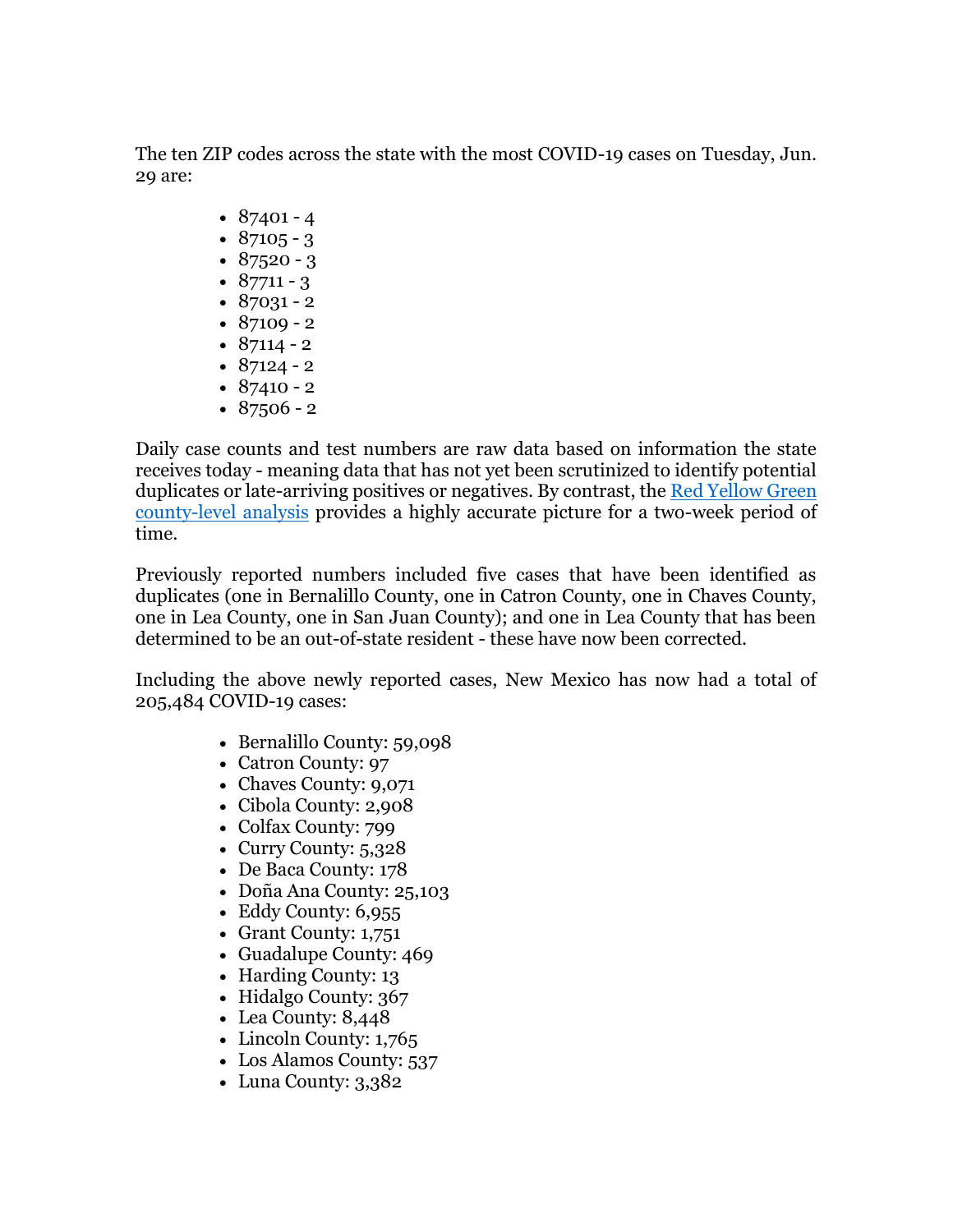- McKinley County: 12,376
- Mora County: 175
- Otero County: 4,070
- Quay County: 537
- Rio Arriba County: 3,793
- Roosevelt County: 2,031
- Sandoval County: 12,247
- San Juan County: 15,720
- San Miguel County: 1,409
- Santa Fe County: 10,612
- Sierra County: 782
- Socorro County: 1,328
- Taos County: 1,721
- Torrance County: 887
- Union County: 260
- Valencia County: 6,919

County totals are subject to change upon further investigation and determination of residency of individuals positive for COVID-19.

The Department of Health currently reports the following numbers of COVID-19 cases among individuals held by federal agencies at the following facilities:

- Cibola County Correctional Center: 449
- Otero County Federal Prison Facility: 447
- Otero County Processing Center: 260
- Torrance County Detention Facility: 203

The Department of Health currently reports the following numbers of COVID-19 cases among individuals held by the New Mexico Corrections Department at the following facilities:

- Central New Mexico Correctional Facility in Valencia County: 301
- Guadalupe County Correctional Facility: 253
- Lea County Correctional Facility: 762
- Northeast New Mexico Correctional Facility in Union County: 167
- Northwest New Mexico Correctional Center in Cibola County: 128
- Otero County Prison Facility: 473
- Penitentiary of New Mexico in Santa Fe County: 219
- Roswell Correctional Center: 229
- Southern New Mexico Correctional Facility in Doña Ana County: 231
- Springer Correctional Center in Colfax County: 151
- Western New Mexico Correctional Facility in Cibola County: 75

As of today, there are 75 individuals hospitalized in New Mexico for COVID-19. This number may include individuals who tested positive for COVID-19 out of state but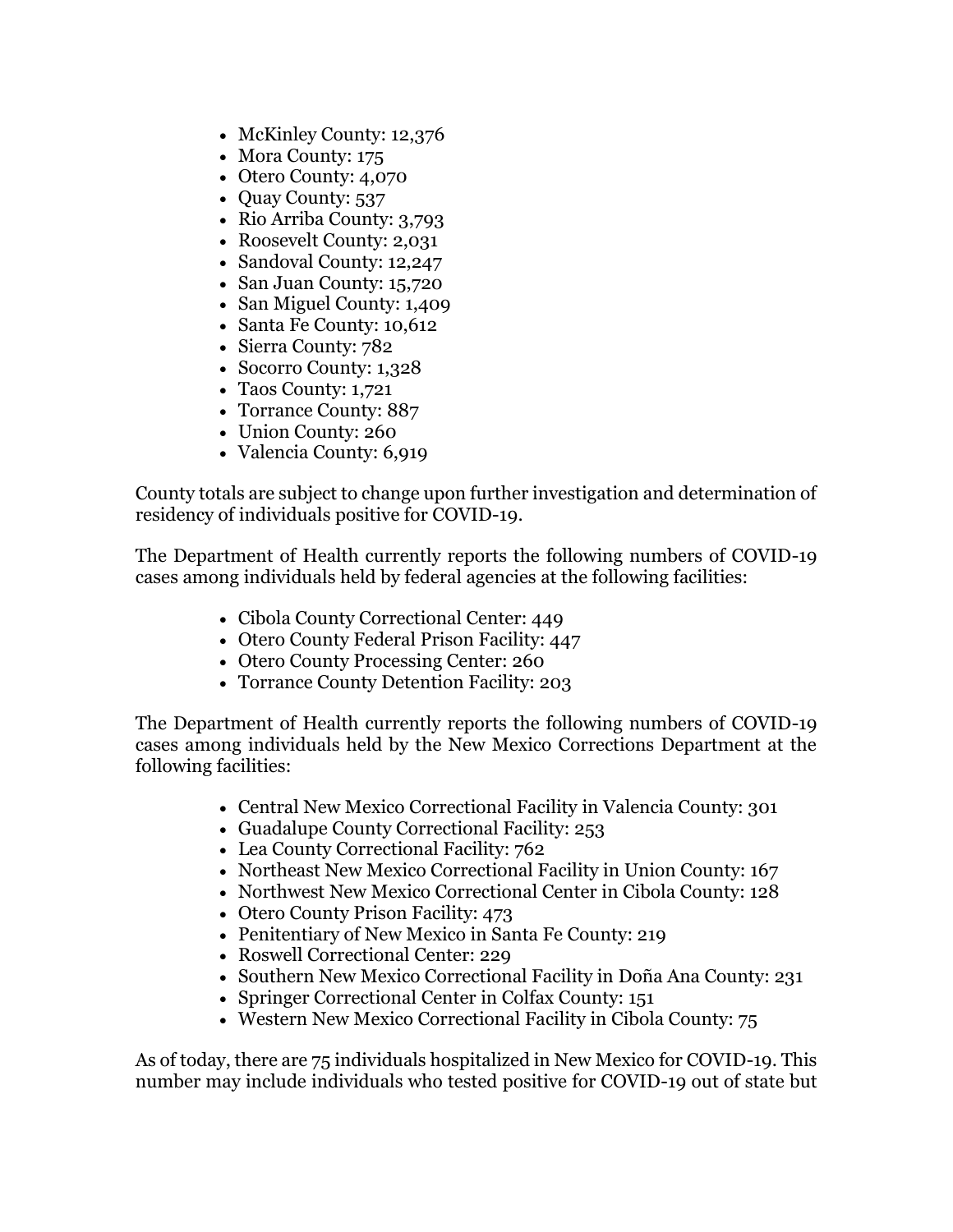are currently hospitalized in New Mexico. This number does not include New Mexicans who tested positive for COVID-19 and may have been transferred to a hospital out of state.

As of today, there are 194,474 COVID-19 cases designated as having recovered by the New Mexico Department of Health.

The Department of Health has identified at least one positive COVID-19 case in residents and/or staff in the past 28 days at the following long-term care facilities:

- Aztec Healthcare in Aztec
- BeeHive Homes Farmington
- Cedar Ridge Inn in Farmington
- Good Samaritan Society Las Cruces
- Laguna Rainbow Care Center in Casa Blanca
- The Rio at Las Estancias in Albuquerque
- Sierra Hills Assisted Living in Truth or Consequences
- Sugar Hollow Assisted Living Community in Albuquerque

The New Mexico Department of Health has active investigations into the positive patients, which includes contact tracing and swabs of symptomatic individuals who have had contact with the positive cases.

Every New Mexican must work together to stem the spread of COVID-19. **Stay home, especially if you are sick. Wear a mask or face covering when in public and around others.**

New Mexicans who report symptoms of COVID-19 infection, such as fever, cough, shortness of breath, chills, repeated shaking with chills, muscle pain, headache, sore throat, congestion or runny nose, nausea or vomiting, diarrhea, and/or loss of taste or smell should call their health care provider or the NMDOH COVID-19 hotline immediately (1-855-600-3453).

The Department of Health strongly encourages the following groups to get tested:

- Symptomatic people displaying the COVID-19 symptoms of fever, cough, shortness of breath, chills, repeated shaking with chills, muscle pain, headache, sore throat, congestion or runny nose, nausea or vomiting, diarrhea, and/or loss of taste or smell;
- Asymptomatic people who are close contacts or household members of people in their infectious period who have already tested positive for the coronavirus;
- Asymptomatic people who live or work in congregate settings such as long-term care facilities and group homes;
- Patients who are scheduled for surgery and whose provider has advised them to get tested before the procedure.